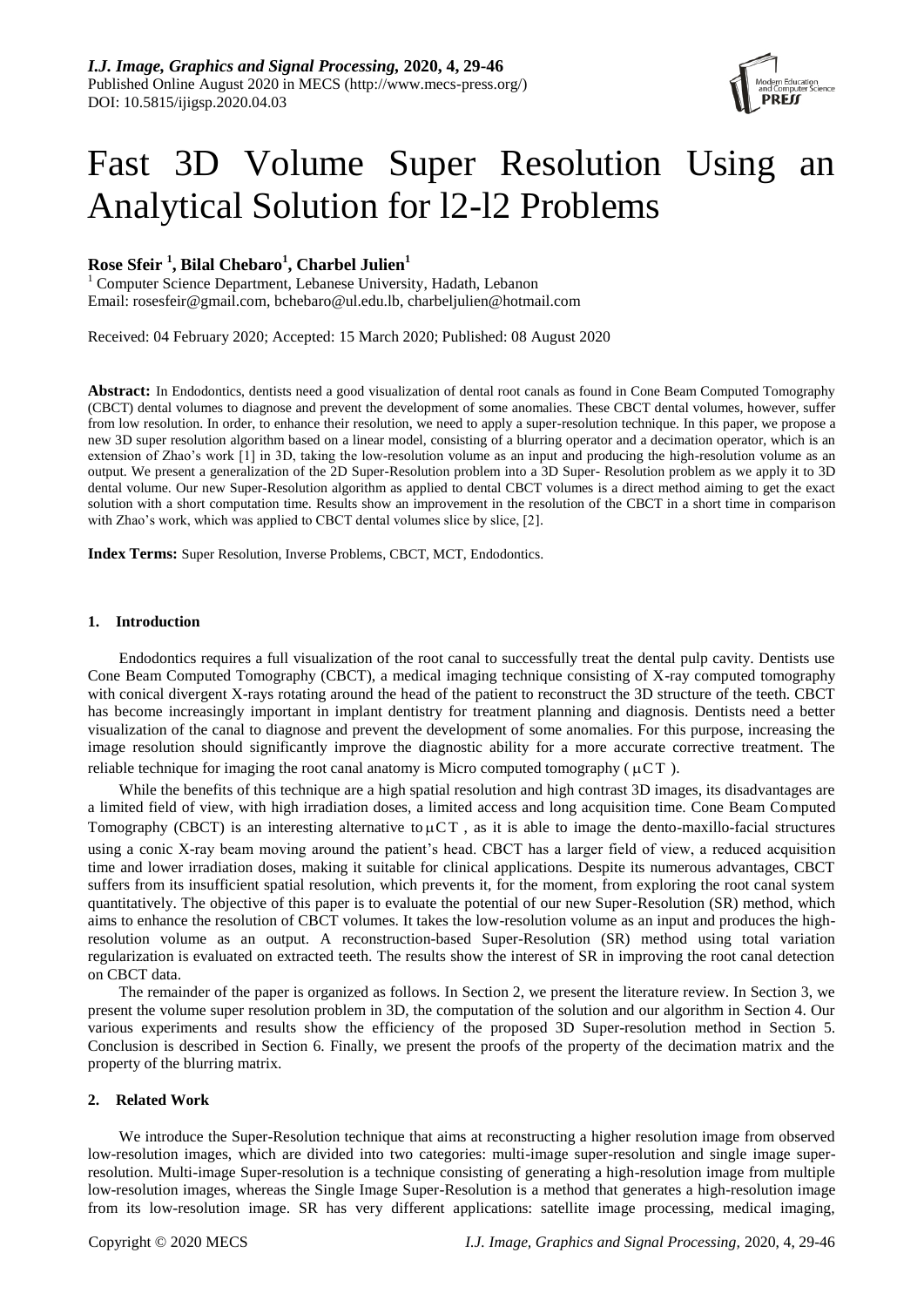microscopy image processing, multimedia industry and video enhancement, astrological studies. We focus in this paper on single image super-resolution techniques. In the literature, we find three types of single image super-resolution techniques: interpolation-based, learning-based and reconstruction based, [3,4]. First, interpolation-based techniques are the simplest way to get a high-resolution image based on linear filtering, as it is seen in the nearest neighbor interpolation, the bilinear interpolation and the bicubic interpolation, [5,6,7]. Second, in learning-based methods, the lost details in a low-resolution image can be retrieved from a dictionary formed by the high-resolution image [3,8,9]. The effectiveness of this method is based on the good choice of the training dataset. Recently, deep learning algorithms have been used to solve super-resolution problems despite their high computational complexity, [10,11]. These algorithms can erase, change or even add some details to the image since they are conceived as a system to make decision. It is not trivial to get the good reconstruction. Third, reconstruction based algorithms enforce the constraint of having a consistency between the version of the high-resolution image and its low-resolution image according to predefined values [12,13]. The problem turns out to be an optimization problem with a specific optimization, and the solution is guaranteed. We cite some reconstruction-based methods: the first order gradient-based methods [3,4,14], the iterative shrinkage thresholding based algorithms [15], and the proximal gradient methods. Many algorithms rely on the Alternating Direction Methods of Multipliers (ADMM) framework, an algorithm that solves convex optimization problems by breaking them into smaller pieces, each of which then become easier to handle, such as in [12,16,17,18]. The ADMM framework is used when we need to minimize a convex function subject to a condition (usually the regularization). In [2], we showed the potential of super-resolution (SR) to enhance the resolution of CBCT images with an improvement of the root canal segmentation. We have reconstructed our high-resolution volume by applying a superresolution technique (based on reconstruction-based approaches) for every slice. We have developed a 3D super resolution technique based on reconstruction-based approaches for enhancing the resolution in CBCT, instead of working slice by slice. In the literature, Feng Shi developed a method for 3D super-resolution that considers the lowresolution volume as a blurred, noisy and down sampled version of the high-resolution volume to be estimated. He modeled the low-resolution volume as a 3D tensor. His method takes into consideration two regularizations: the first one is total variation, and the second one is low rank regularization. They solve the total variation problem by applying a gradient descent method [19].

#### **3. Background**

#### *A. Super-Resolution problem*

We present the Super-Resolution problem in a 3D case: We express y as the low-resolution volume,

$$
y = SHx + n \tag{1}
$$

viewed as a high-resolution volume *x* , blurred and downsampled with an additive white gaussian noise.

$$
y \in \mathbb{D}^{N_t \times 1}, N_t = m_t \times n_t \times o_t \tag{2}
$$

$$
x \in \mathbb{D}^{N_h \times 1}, \quad N_h = m_h \times n_h \times o_h. \tag{3}
$$

such that x is the high-resolution volume to be estimated,  $n \in \Box^{N_1 \times 1}$ , n is an independent identically distributed (i.i.d.) (AWGN), S is the decimation matrix,  $S \in \Box^{N_i \times N_h}$  and H is the blurring matrix, block circulant  $H \in \Box^{N_h \times N_h}$ . This property is used in the following references [3,9,20,21]. We can express the *H* block circulant, which is diagonalizable into Fourier, as:

$$
H = F^{\, \text{Inv}} \Lambda F \tag{4}
$$

such that

$$
\Lambda = diag\{Fh\} \in \Box^{N_h \times N_h} \tag{5}
$$

a diagonal matrix whose diagonal elements are the Fourier coefficients of the first column of the blurring matrix *H* denoted as *h* and

$$
H^* = F^{Inv} \Lambda^* F \tag{6}
$$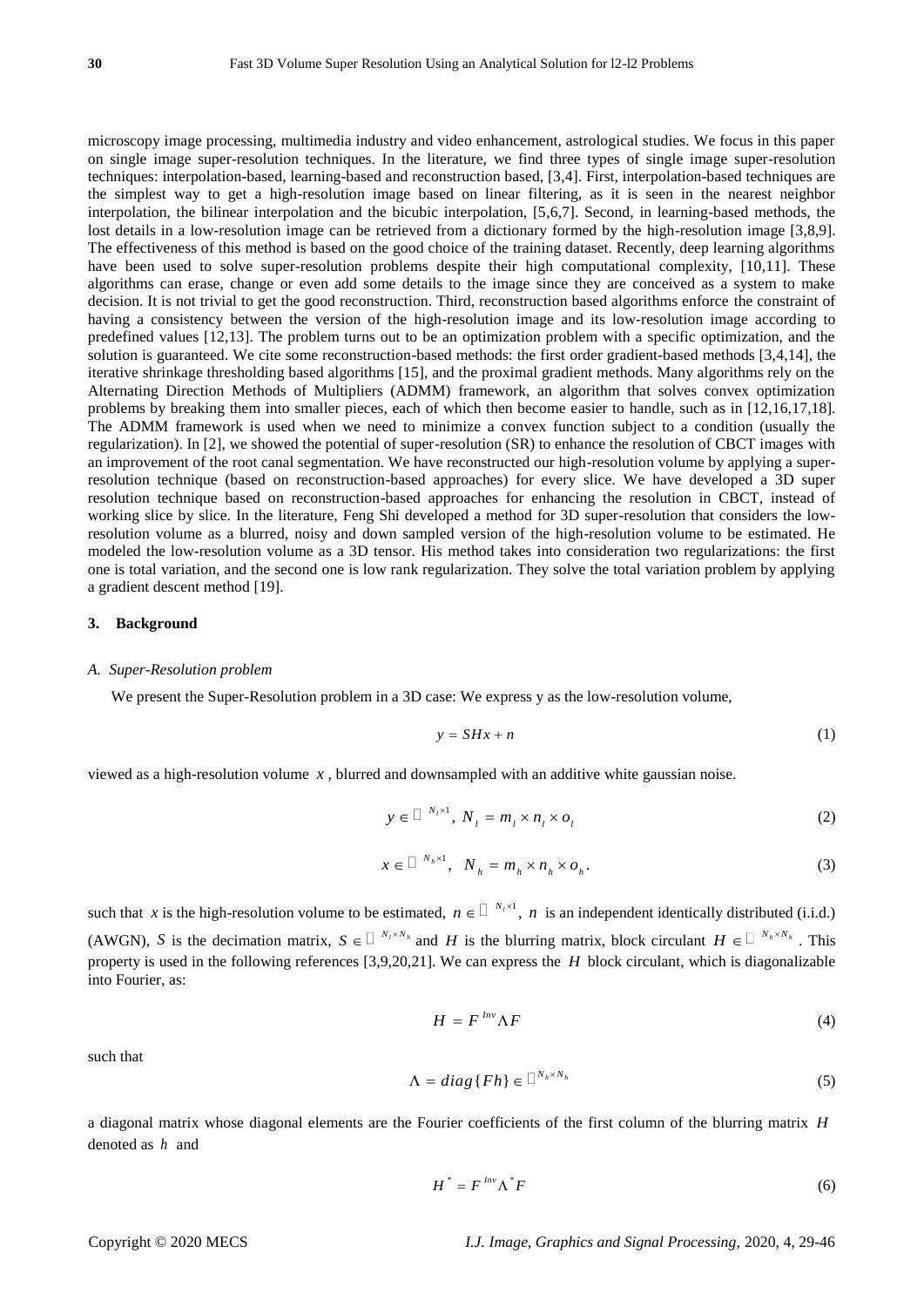Some relations:

$$
N_h = N_l \times d^3 \tag{7}
$$

$$
m_h = m_l \times d
$$
  
\n
$$
n_h = n_l \times d
$$
  
\n
$$
o_h = o_l \times d
$$
\n(8)

Our goal is to reconstruct the high-resolution volume  $x$  from the low-resolution volume  $y$ . For this reason, we need to solve the super resolution problem:

$$
\min_{x} \frac{1}{2} \frac{\left\|y - SHx\right\|_{2}^{2}}{\frac{d}{\text{data fidelity}}} + \tau \quad \phi(Ax)
$$
\n(9)

We choose to use the total variation regularization:

$$
\phi(Ax) = \|x\|_{TV}
$$
  
such that  $Ax = u$  (10)

The problem is rewritten as:

$$
\min \quad \frac{1}{2} \|y - SHx\|_{2}^{2} + \tau \phi(Ax)
$$
\n
$$
x \quad \text{subject to } Ax = u
$$
\n
$$
(11)
$$

With total variation regularization, *A* can be expressed as:

$$
A = \left[D_n^T, D_v^T, D_z^T\right] \in \left[\right]^{3N_h \times N_h}
$$
\n(12)

Where  $D_h$ ,  $D_v$ ,  $D_z$  are three BCCB matrices corresponding to the horizontal and vertical and through z direction discrete differences of a volume. So,  $D_h$ ,  $D_v$ ,  $D_z$  can be decomposed in the frequency domain

$$
D_h = F^{Inv} \sum_h F
$$
  
\n
$$
D_v = F^{Inv} \sum_v F
$$
  
\n
$$
D_z = F^{Inv} \sum_z F
$$
 (13)

 $A^*A$  could not be invertible; for this reason, we have added a small norm and  $\Psi$  becomes:

$$
\Psi = \left(\sum_{h}^{*} \sum_{h} + \sum_{v}^{*} \sum_{v} + \sum_{z}^{*} \sum_{z} + \sigma I_{N_{h}}\right)^{-1}
$$
\n(14)

In order to solve problem 11, we need to apply ADMM framework as explained in Algorithm 1. The Augmented Lagrangian function associated with this problem is

$$
L(x, u, \lambda) = \frac{1}{2} \|y - SHx\|_{2}^{2} + \tau \phi(u) + \lambda^{T} (Ax - u)
$$
  
+ 
$$
\frac{\mu}{2} \|Ax - u\|_{2}^{2}
$$
 (15)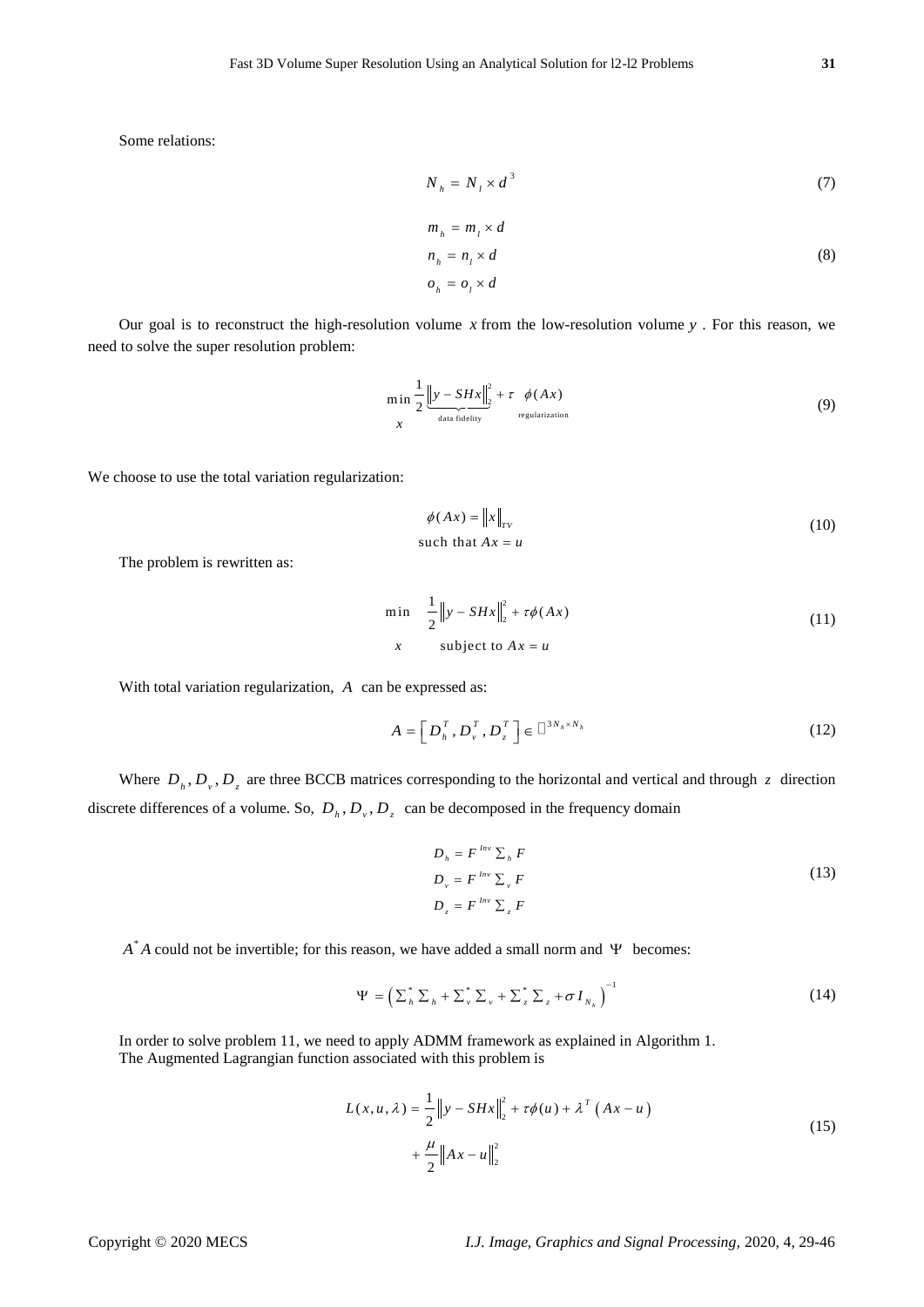Or equivalently

$$
L(x, u, d) = \frac{1}{2} \|y - SHx\|_2^2 + \tau \phi(u)
$$
  
+  $\frac{\mu}{2} \|Ax - u + d\|_2^2$  (16)

We also need to minimize  $L(x, u, d)$  with respect to x and u and update the scaled dual variable d iteratively as summarized in Algorithm 1. The third step that is updating the HR volume *x* can be solved analytically using Theorem 1. The variable  $u$  is updated at the fourth step using the Moreau proximity operator whose definition is given by:

$$
prox_{\lambda,\phi}(v) = \frac{\arg\min_{x} \phi(x)}{x} + \frac{1}{2\lambda} ||x - v||^2
$$
 (17)

We start by the 12-12 regularization in order to solve the first step of this algorithm. We need to solve the first step of the algorithm, particularly this equation

$$
\min_{x} \frac{1}{2} \|y - SHx\|_{2}^{2} + \tau \|Ax - v\|_{2}^{2}
$$
\n(18)

We call it the analytical solution.

#### *B. Computation of the solution*

We use two basic assumptions about the blurring and decimation operators [1]. These assumptions have been widely used for image deconvolution or image SR problems and are necessary for the proposed fast SR framework in order to accelerate the computation time of the algorithm. We denote:

$$
\underline{S} = S^*S \tag{19}
$$

Through derivation, we solve this problem, see Equation (18). We get:

$$
-(SH)^{*}(y - SHx) + 2\tau A^{*}(Ax - v) = 0
$$
  

$$
x(H^{*}S^{*}SH + 2\tau A^{*}A) = H^{*}S^{*}y + 2\tau A^{*}v
$$
  

$$
\hat{x} = (H^{*}\underline{SH} + 2\tau A^{*}A)^{-1}(H^{*}S^{*}y + 2\tau A^{*}v)
$$
 (20)

We show that the decimation matrix S has the following property in the Fourier Domain:

$$
F \underline{S} F^{Inv} = \frac{1}{d^3} \Big( J_d \otimes I_{o_i} \Big) \otimes \Big( J_d \otimes I_{n_i} \Big)
$$
  
 
$$
\otimes \Big( J_d \otimes I_{m_i} \Big)
$$
 (21)

see subsection A). Then, we get:

$$
\hat{x} = F^{Inv} \left( \frac{1}{d^3} \Delta^* \Delta + 2 \tau F A^* A F^{Inv} \right)^{-1}
$$
  
 
$$
F \left( H^* S^* y + 2 \tau A^* v \right)
$$
 (22)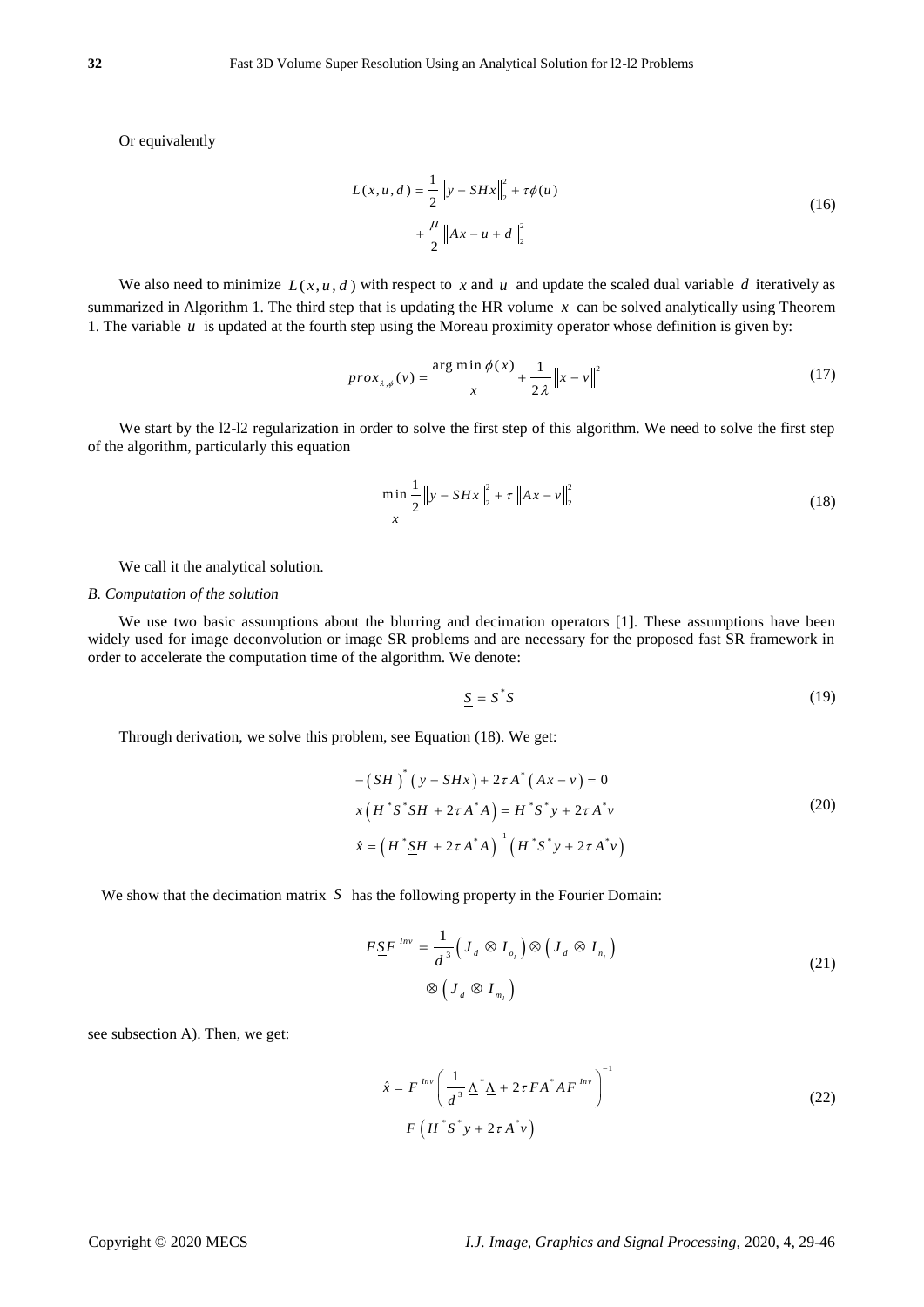while replacing  $F \leq F^{Inv}$  by its property and *H* by its expression on Fourier Domain (see Equations 4, 6). In fact, from (20)

$$
\hat{x} = \left(F^{Inv}\Lambda^* \times \frac{1}{d^3} J\Lambda F + 2\tau A^* A\right)^{-1}
$$
\n
$$
(23)
$$
\n
$$
(H^*S^* y + 2\tau A^* v)
$$

1

With

 $J = (J_d \otimes I_{o_i}) \otimes (J_d \otimes I_{n_i}) \otimes (J_d \otimes I_{m_i})$  (24)

And

$$
\Lambda^* F \underline{S} F^{Inv} \Lambda = Cc \tag{25}
$$

Let

$$
K = \left( \left( 1_d 1_d^T \right) \otimes \left( I_{o_i} I_{o_i} \right) \right) \otimes \left( \left( 1_d 1_d^T \right) \otimes \left( I_{n_i} I_{n_i} \right) \right) \n\otimes \left( \left( 1_d 1_d^T \right) \otimes \left( I_{m_i} I_{m_i} \right) \right)
$$
\n(26)

$$
Cc = \frac{1}{d^3} \Lambda^* (J_d \otimes I_{o_i}) \otimes (J_d \otimes I_{n_i}) \otimes (J_d \otimes I_{m_i}) \Lambda
$$
  
\n
$$
= \frac{1}{d^3} \Lambda^* K \Lambda
$$
  
\n
$$
= \frac{1}{d^3} \Lambda^* ((1_d \otimes I_{o_i}) (1_d^T \otimes I_{o_i})) \otimes ((1_d \otimes I_{n_i}) (1_d^T \otimes I_{n_i}))
$$
  
\n
$$
\otimes ((1_d \otimes I_{m_i}) (1_d^T \otimes I_{m_i})) \Lambda
$$
  
\n
$$
= \frac{1}{d^3} (\Lambda^* [I_{o_i}, \dots, I_{o_i}]^T [I_{o_i}, \dots, I_{o_i}])
$$
  
\n
$$
\otimes ([I_{n_i}, \dots, I_{n_i}]^T [I_{n_i}, \dots, I_{n_i}])
$$
  
\n
$$
\otimes ([I_{n_i}, \dots, I_{n_i}]^T [I_{n_i}, \dots, I_{n_i}])
$$
  
\n
$$
= \frac{1}{d^3} \left( \Lambda^* [I_{o_i}, \dots, I_{o_i}]^T \otimes [I_{n_i}, \dots, I_{n_i}]^T \otimes [I_{m_i}, \dots, I_{n_i}]^T \right)
$$
  
\n
$$
\left[ \underbrace{[I_{o_i}, \dots, I_{o_i}]} \otimes [I_{n_i}, \dots, I_{n_i}] \otimes [I_{m_i}, \dots, I_{m_i}]^T \Lambda \right)
$$
  
\n(27)

We get:

$$
A = \frac{1}{d^3} \Delta^* \Delta \tag{28}
$$

Note that  $\Lambda \in \Box^{m_l n_l o_l \times m n o}$ ,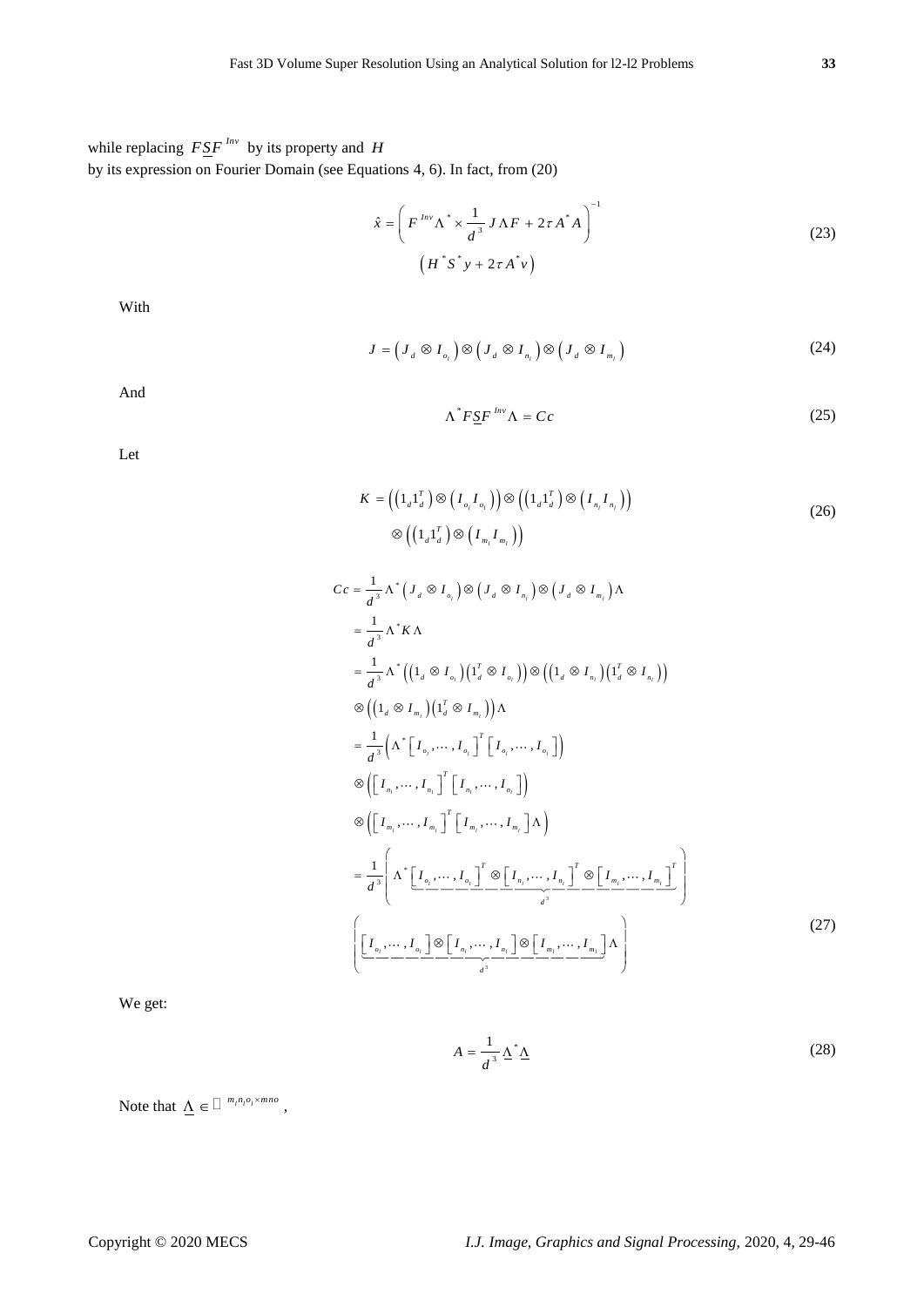$$
\underline{\Lambda} = \begin{bmatrix} I_{o_1}, \dots, I_{o_r} \end{bmatrix} \otimes \begin{bmatrix} I_{n_1}, \dots, I_{n_r} \end{bmatrix} \otimes \begin{bmatrix} I_{m_1}, \dots, I_{m_r} \end{bmatrix} \Lambda
$$
  
\n
$$
= \begin{bmatrix} I_{o_1 n_1 m_1}, \dots, I_{o_r n_r m_r} \end{bmatrix} \Lambda
$$
  
\n
$$
= \begin{bmatrix} \Lambda_1 & \dots & \dots & \dots \\ \vdots & \Lambda_2 & \dots & \dots \\ \vdots & \vdots & \ddots & \dots \\ \vdots & \vdots & \vdots & \Lambda_{d^3} \end{bmatrix}
$$
  
\n
$$
\underline{\Lambda} = \begin{bmatrix} \Lambda_1, \dots, \Lambda_{d^3} \end{bmatrix}
$$
 (29)

$$
\text{So, } \hat{x} = F^{Inv} \left( \frac{1}{d^3} \Delta^* \Delta + 2\tau F A^* A F^{Inv} \right)^{-1} F r \tag{30}
$$

with

$$
r = H^* S^* y + 2\tau A^* v \tag{31}
$$

This solution is hard to be implemented in MATLAB, which requires one more simplified. For this reason, we have applied Woodbury's formula, [1].

*Theorem 1*: When Assumptions 1 and 2 are satisfied, [1] the solution of the problem can be computed using the following closed-form expression

$$
\hat{x} = \frac{1}{2\tau} F^{lnv} \psi \ Fr - \frac{1}{2\tau} F^{lnv} \psi \underline{\Lambda}^* \left( 2\tau d^3 I_{N_l} + \underline{\Lambda} \psi \underline{\Lambda}^* \right)^{-1}
$$
\n
$$
\underline{\Lambda} \psi \ Fr \tag{32}
$$

with equation (31)

$$
\psi = F\left(A^*A\right)^{-1}F^{Inv} \tag{33}
$$

*Proof 1*: While applying Woodbury's formula with: Equation (33),

$$
A_1 = 2\tau FA^*AF^{Inv}
$$
  
\n
$$
A_2 = \underline{\Lambda}^*
$$
  
\n
$$
A_3 = \frac{1}{d^3} I_{N_1}
$$
  
\n
$$
A_4 = \underline{\Lambda}
$$
\n(34)

We note

$$
Q = \left(\frac{1}{d^3} \Delta^* \Delta + 2\tau FA^* AF^{Inv}\right)^{-1}
$$
 (35)

We get: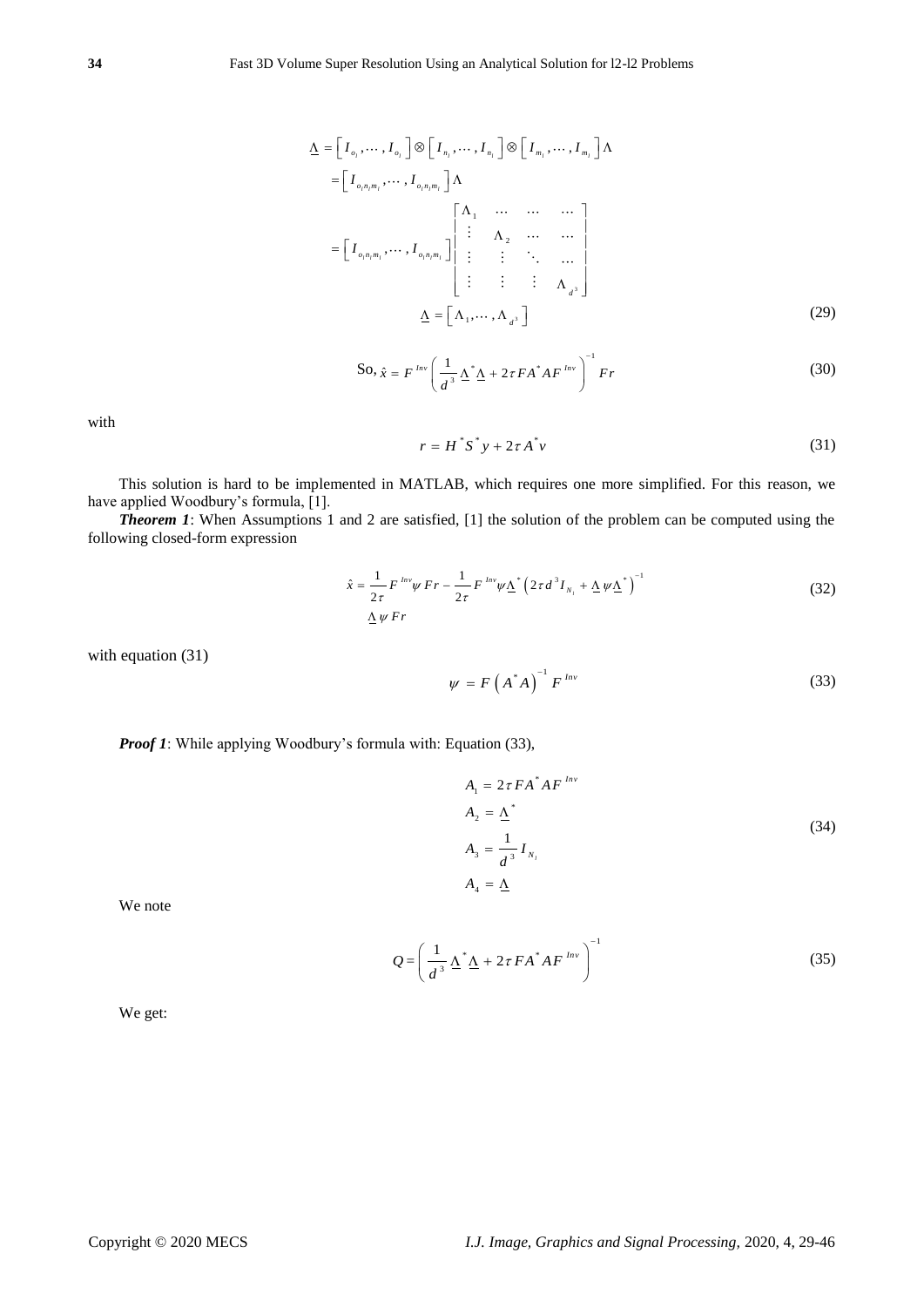$$
Q = \frac{1}{2\tau} F \left( A^* A \right)^{-1} F^{Inv} - \frac{1}{2\tau} \psi \underline{\Delta}^* \left( d^3 I_{N_t} + \underline{\Delta} \left( \frac{1}{2\tau} \psi \right) \underline{\Delta}^* \right)^{-1}
$$
  

$$
\underline{\Delta} \times \left( \frac{\psi}{2\tau} \right)
$$
  

$$
= \frac{\psi}{2\tau} - \frac{\psi}{2\tau} \underline{\Delta}^* \left( \frac{2\tau d^3 I_{N_t} + \underline{\Delta} \psi \underline{\Delta}^*}{2\tau} \right)^{-1} \underline{\Delta} \times \frac{\psi}{2\tau}
$$
  

$$
= \frac{\psi}{2\tau} - \frac{\psi}{2\tau} \underline{\Delta}^* \times 2\tau \times \left( 2\tau d^3 I_{N_t} + \underline{\Delta} \psi \underline{\Delta}^* \right)^{-1} \underline{\Delta} \times \frac{\psi}{2\tau}
$$
  

$$
= \frac{\psi}{2\tau} - \frac{\psi}{2\tau} \underline{\Delta}^* \times \left( 2\tau d^3 I_{N_t} + \underline{\Delta} \psi \underline{\Delta}^* \right)^{-1} \underline{\Delta} \psi
$$
  
(36)

So,

$$
\hat{x} = F^{\text{Inv}} \left( \frac{1}{d^3} \Delta^* \Delta + 2 \tau F A^* A F^{\text{Inv}} \right)^{-1} F r
$$
\n
$$
= F^{\text{Inv}} \left( \frac{\psi}{2\tau} - \frac{\psi}{2\tau} \Delta^* \times \left( 2 \tau d^3 I_{N_1} + \Delta \psi \Delta^* \right)^{-1} \Delta \psi \right) F r
$$
\n
$$
= \frac{1}{2\tau} F^{\text{Inv}} \psi F r - \frac{1}{2\tau} F^{\text{Inv}} \psi \Delta^* \left( 2 \tau d^3 I_{N_1} + \Delta \psi \Delta^* \right)^{-1}
$$
\n
$$
\Delta \psi F r
$$
\n(37)

We obtain a simplified solution that is easy to implement in MATLAB In case

$$
A = I_{N_h} \tag{38}
$$

Then

And

$$
f_{\rm{max}}(x)=\frac{1}{2}x
$$

 $\psi = I_{N_h}$  (39)

$$
\hat{x} = \frac{1}{2\tau}r - \frac{1}{2\tau}F^{Inv}\underline{\Lambda}^*\left(2\tau d^3I_{N_1} + \underline{\Lambda}\underline{\Lambda}^*\right)^{-1}\underline{\Lambda}Fr
$$
\n(40)

This is the computation of the analytical solution, and we have written the algorithm of its computation in Algorithm 2. We choose to use the total variation regularization, based on ADMM framework, and we present this scheme in Algorithm 1. And we introduce our new 3D Super resolution algorithm based on the ADMM method in Algorithm 3.

> **Algorithm 1:** Fast Super-Resolution (FSR) Scheme **Input** :  $y, H, S, \overline{x}, \tau, d$ 1 Set  $l = 0$ , choose  $\mu > 0$ ,  $u^0$ ,  $d^0$ ; 2 **Repeat**  $3 x^{l+1} = \underset{x}{\arg \min} \|y - SHx\|_2^2 + \mu \|Ax - u^l + d^l\|_2^2$  $\int_{x}^{l+1}$  =  $\argmin_{x}$   $||y - SHx||_2^2 + \mu ||Ax - u' + d'$  $4 u^{l+1} = \arg \min_{u \in \mathcal{U}} \tau \phi(u) + \frac{\mu}{2} \left\| A x^{l+1} \right\|$  $1 = \argmin_{u \in \mathcal{U}} \tau \phi(u) + \frac{u}{2} \left\| Ax^{l+1} - u + d^l \right\|_2^2$ 2  $u^{l+1} = \frac{\arg \min u \tau \phi(u) + \frac{u}{2}}{u} \left\| A x^{l+1} - u + d \right\}$  $5 d^{l+1} = d^l + (Ax^{l+1} - u^{l+1})$ 6 **until** stopping criterion is satisfied.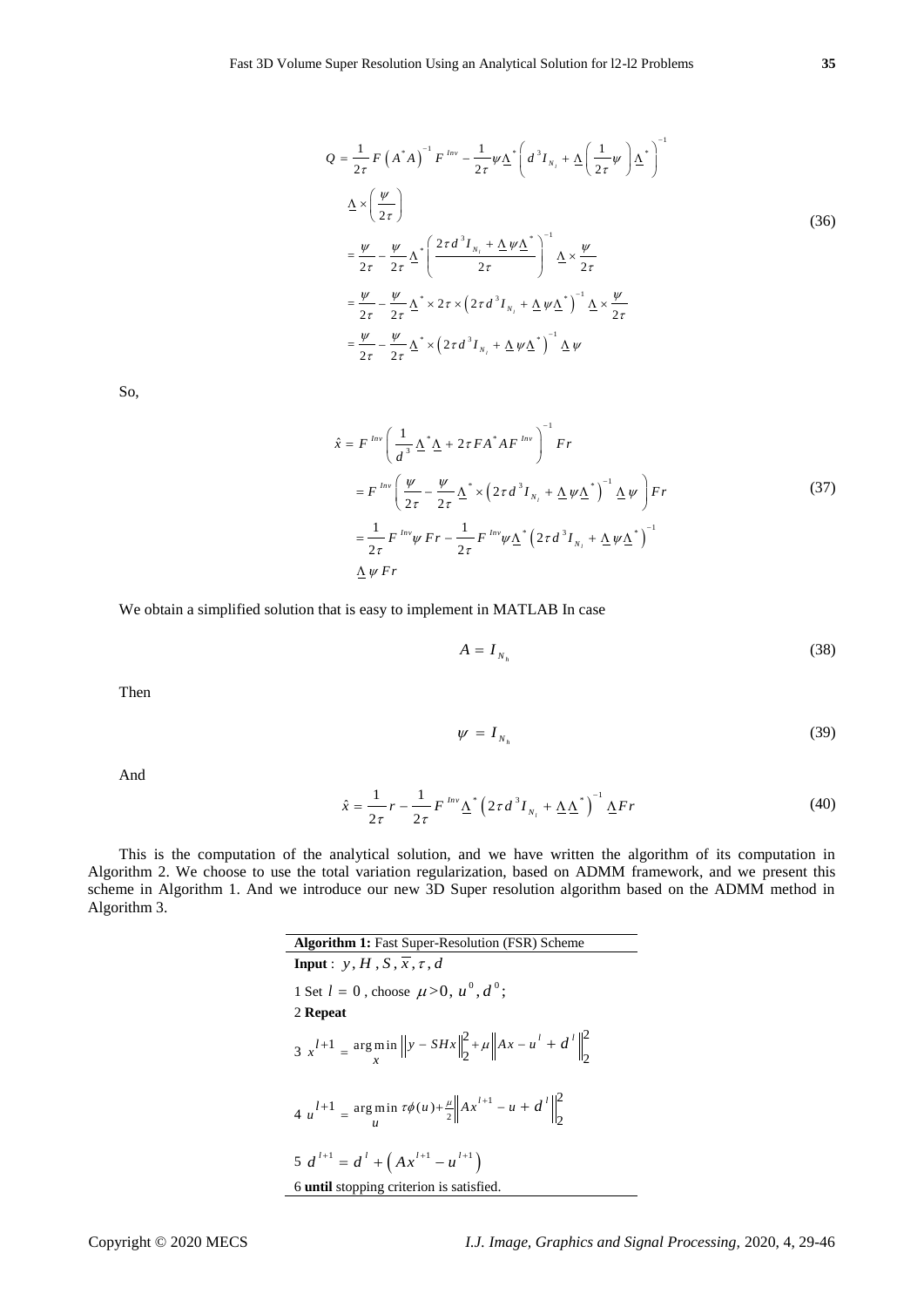**Algorithm 2:** Fast Super-Resolution (FSR) with Volume Domain l2-Regularization : Implementation of the Analytical Solution (see Equation 11) **Input** :  $y, H, S, \overline{x}, \tau, d$  $1 H = F^{Inv} \Lambda F$  // Factorization of *H* (FFT of the blurring kernel) 2  $\underline{\Lambda} = \left[ \Lambda_1, \Lambda_2, \cdots, \Lambda_{d^3} \right]$  // Compute  $\underline{\Lambda}$ 3  $Fr = F\left(H^*S^*y + 2\tau\overline{x}\right); \text{ // Calculate FFT of } r$ denoted as *Fr*  $4 x_{f} = \left( \Lambda_{H} \left( 2 \tau d^{3} I_{N_{i}} + \underline{\Lambda} \underline{\Lambda}^{*} \right)^{-1} \underline{\Lambda} \right) F r;$ Hadamard or (entrywise) product in frequency domain.  $5 x = -(r - F^{mv} x)$ 1 2 *Inv*  $\hat{x} = \frac{1}{2\tau} \left( r - F^{Inv} x_f \right)$ ; // Compute the analytical solution **Output**: *x*

## **4. Proposed Algorithm**

Algorithm 3 represents the proposed algorithm. Firstly, we take the low resolution volume as an input with a 3D known point spread function, we solve an inverse problem through ADMM framework, and then we find the high resolution volume, generated as an output.

Algorithm 3: 3D FSR with TV Regulation (our new  
\nalgorithm)  
\nInput: y, H, S, 
$$
\tau
$$
, d,  $D_h$ ,  $D_v$ ,  $D_z$   
\n1 Set  $l = 0$ , choose  $\mu > 0$ ,  $d^0$ ,  $u^0$ ; // Factorization of  
\nmatrix H  
\n2  $H = F^{Inv} \Delta F$ ;  
\n3  $\Delta = \begin{bmatrix} \Delta_1, \Delta_2, ..., \Delta_d, \\ \Delta_1, \Delta_2, ..., \Delta_d, \\ \Delta_2, \Delta_3 \end{bmatrix}$  // Factorization of matrices  
\n $D_h$ ,  $D_v$ , and  $D_z$   
\n4  $D_h = F^{Inv} \Sigma_h F$   
\n5  $D_v = F^{Inv} \Sigma_v F$   
\n6  $D_z = F^{Inv} \Sigma_z F$   
\n7  $\psi = (\Sigma_h^* \Sigma_h + \Sigma_v^* \Sigma_v + \Sigma_h^* \Sigma_h)^{-1}$   
\n8 Repeat  
\n9 // Update *x* using Theorem 1  
\n10  $\rho_h = u^l - d^l$ ;  
\n11  $\rho_v = u^l - d^l$ ;  
\n12  $\rho_z = u^l - d^l$ ;  
\n13  $Fr = F(H^* S^* y + \mu D_h \rho_h + \mu D_v \rho_v + \mu D_z \rho_z)$ ;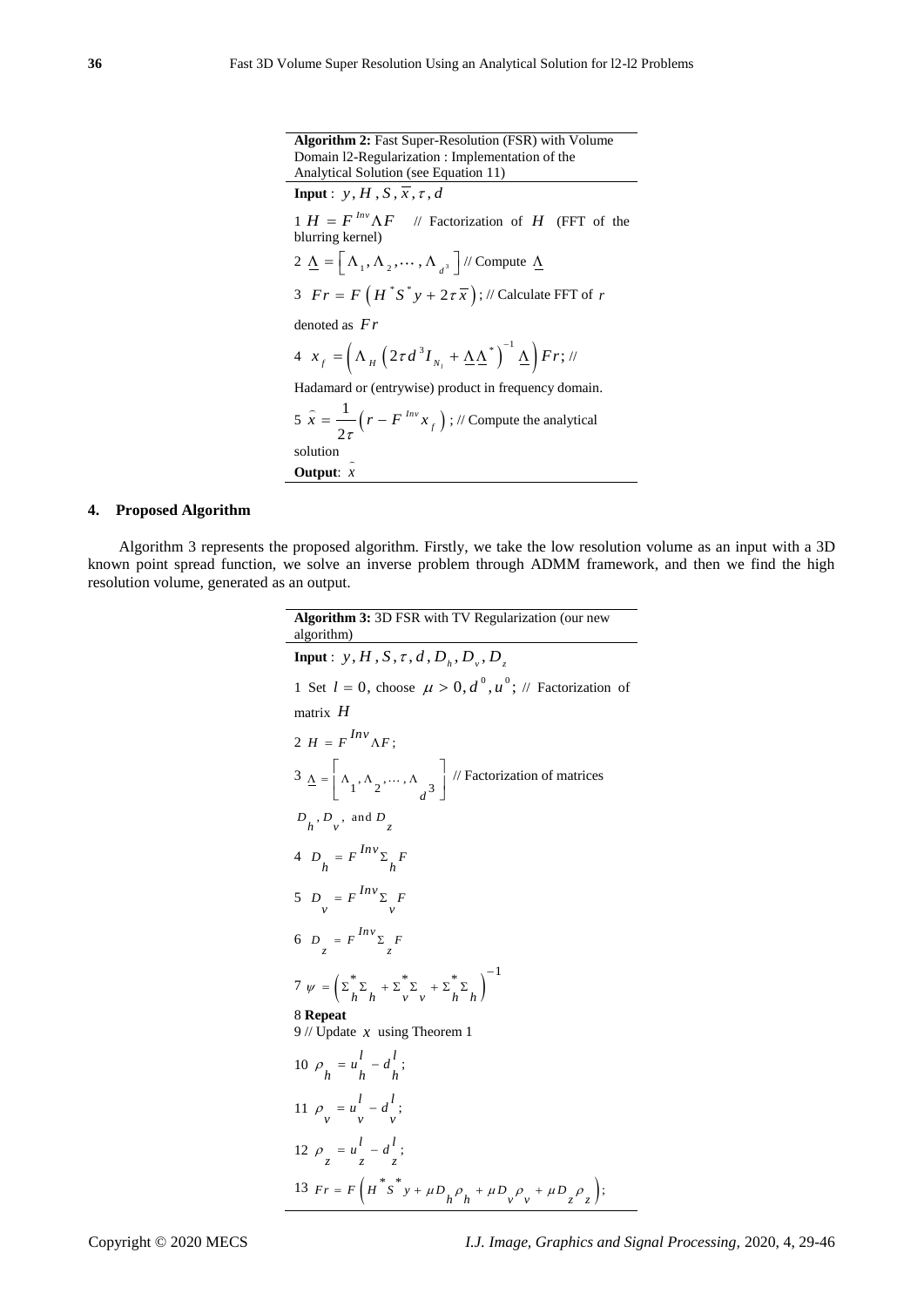$$
14 \ x_{f} = \left(\psi \underline{\Lambda}^{*} \left(\mu d^{3} I_{N} + \underline{\Lambda} \psi \underline{\Lambda}^{*}\right)^{-1} \underline{\Lambda} \psi\right) Fr;
$$
\n
$$
15 \ x^{l+1} = \frac{1}{\mu} F^{Inv} \psi Fr - \frac{1}{\mu} F^{Inv} x_{f};
$$
\n
$$
16 // Update u using the vector-soft thresholding operator
$$
\n
$$
17 \ v = \left[D_{h} x^{l+1} + d_{h}^{l}, D_{v} x^{l+1} + d_{v}^{l}, D_{z} x^{l+1} + d_{z}^{l}\right];
$$
\n
$$
18 \ u^{l+1} [i] = \max \left\{0, \left\|v[i] - \frac{\tau}{\mu}\right\|_{2}\right\} \frac{v[i]}{\|v[i]\|^{2}}
$$
\n
$$
19 // Update the dual variables d
$$
\n
$$
20 \ d^{l+1} = d^{l} + \left(Ax^{l+1} - u^{l+1}\right)
$$
\n
$$
21 \ l = l+1
$$

22 until stopping criterion is satisfied;

**Output:** 
$$
\hat{x} = x^l
$$



Fig. The architecture of the algorithm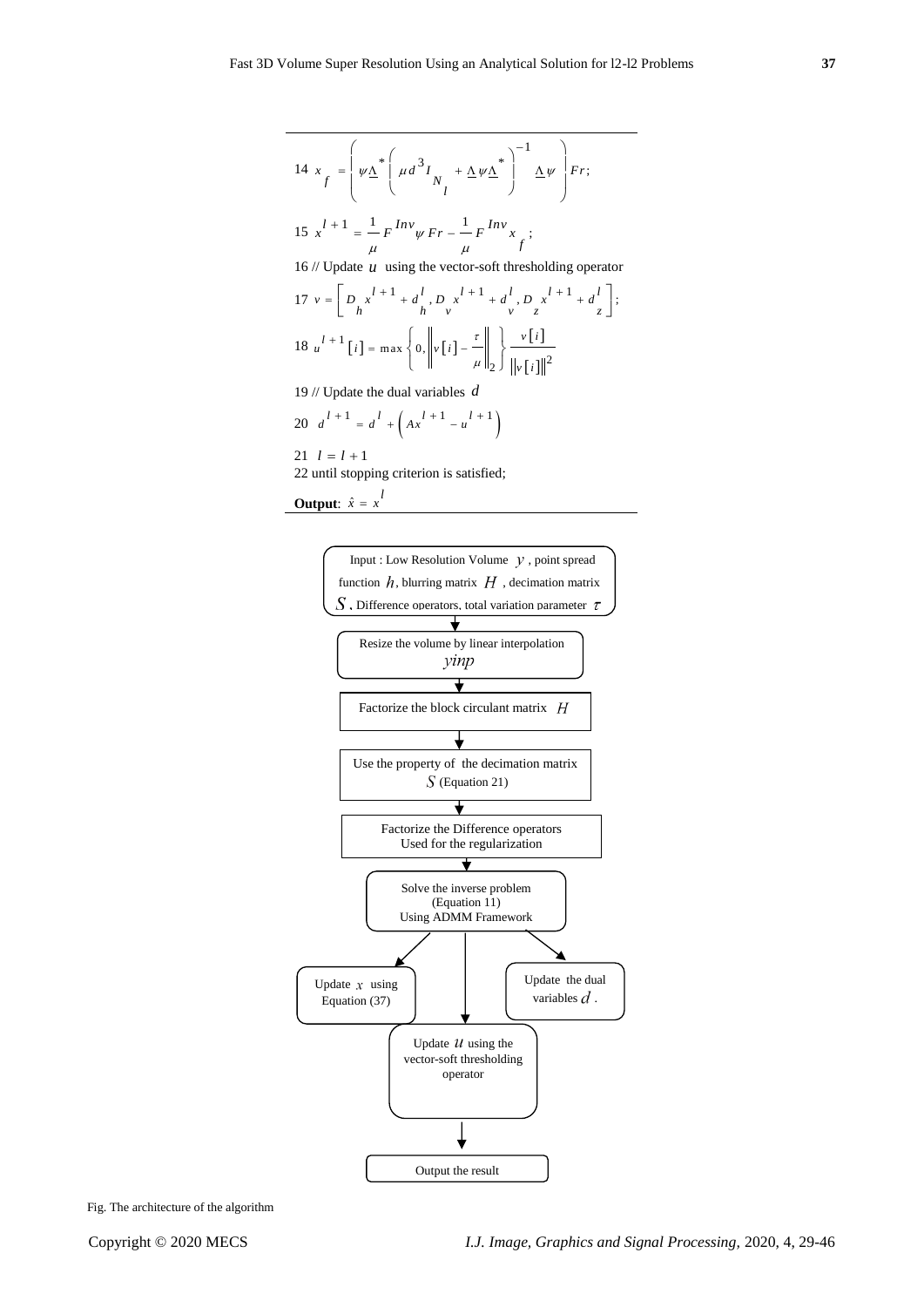#### **5. Experiment simulation and result analysis**

This section shows the efficiency of the proposed Fast 3D Super- Resolution method. All the experiments were performed using MATLAB 2018a on a computer with Windows 10, Intel(R) Core(TM) i7-5500U CPU @2.40GHz and 12GB RAM. The performances of the SR algorithms are evaluated both visually and quantitatively in terms of the following metric: peak signal-to noise ratio (PSNR). The definition of this metric, widely used to evaluate image reconstruction methods, is given below:

Peak Signal to Noise Ratio:

$$
PSNR = 20 \log_{10} \frac{\max(x, \hat{x})}{\sqrt{\left\|x - \hat{x}\right\|^2}}
$$
\n(41)

where x and  $\hat{x}$  are the ground truth (reference / HR volume) and the restored SR volume, respectively. First, we present the result on a  $\mu$ CT Incisor tooth with a total variation regularization. We tried different values of the TV regularization parameters  $(\tau, \mu)$  and found the optimal ones. The computing time is less than 50 seconds (fig.1.). Then, we present the CBCT volume, considered as low-resolution, which is blurred and decimated, and we obtain the CBCT

SR volume with a total variation regularization (fig.2.). We tried to define the convenient point spread function with the optimal total variation regularization parameters. In fig.4. we show the horizontal, sagittal and coronal slices for CBCT SR that only 3D Super-Resolution techniques can provide. Finally, in figures 5 and 6, we show that our 3D Super-Resolution method gives higher PSNR compared to the 2D method with an approximately similar timing, and after a few number of iterations our algorithm converges.

| <b>Parameter</b>                     | Value       |
|--------------------------------------|-------------|
| Tau                                  | 0.01        |
| Mu                                   | 0.5         |
| Size of the low-resolution<br>volume | 150*150*150 |
| Size of the point spread<br>function | $5*5*5$     |
| Size of the noise                    | 150*150*150 |
| Tolerance                            | $1e-3$      |

Table1. Parameters Used While Applying Our Method on A MCT Incisor with a TV Regularization.

Table2. Parameters Used While Applying Our Method on A CBCT Incisor with a TV Regularization.

| <b>Parameter</b>                     | Value    |
|--------------------------------------|----------|
| Tau                                  | 0.03     |
| Mu                                   | 0.15     |
| Size of the low-resolution<br>volume | 75*75*75 |
| Size of the point spread<br>function | $7*7*7$  |
| Size of the noise                    | 75*75*75 |
| Tolerance                            | $1e-3$   |



Fig.1. Result of Incisor tooth with a total variation regularization.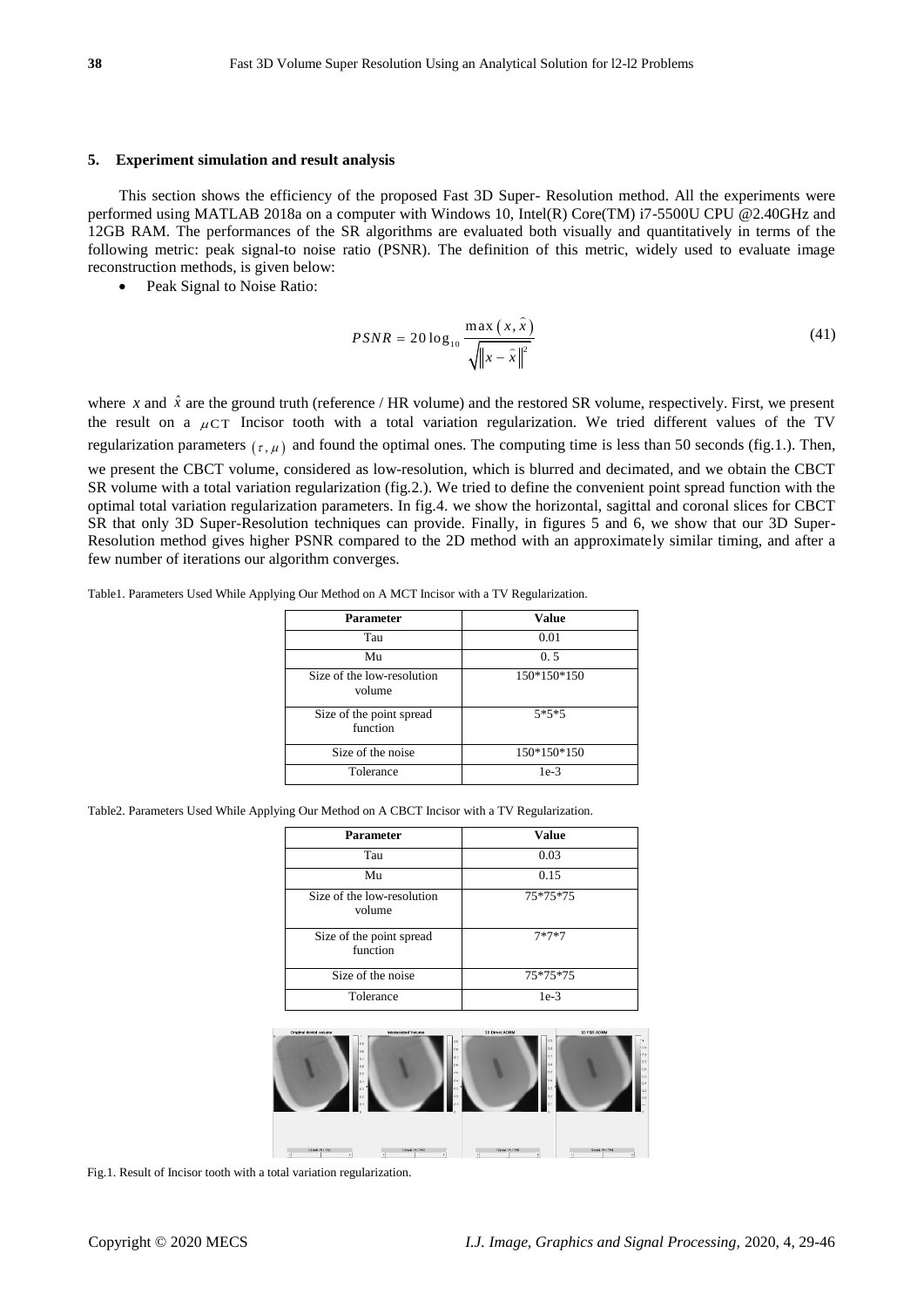

Fig.2. Result of CBCT Incisor tooth with a total variation regularization.



Fig.3. Result of CBCT Incisor tooth with a total variation regularization.



Fig.4. Result of CBCT Incisor tooth with a total variation regularization: Horizontal, Sagittal and Coronal Slices.



Fig.5. Result of MCT Incisor tooth with a total variation regularization, 2D method.



Fig.6. Result of MCT Incisor tooth with a total variation regularization, 3D method.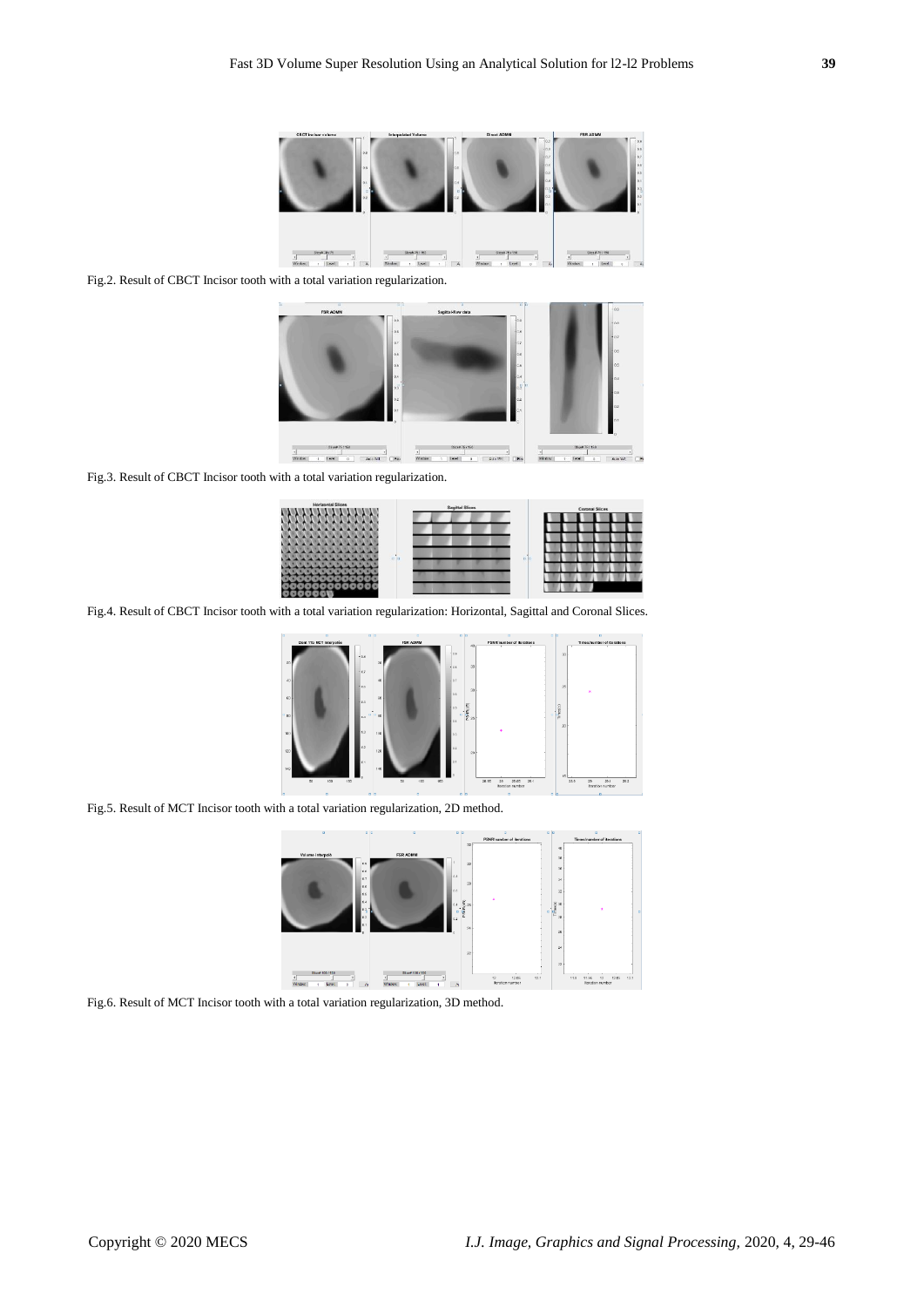

Fig.7. Result of the PSNR of MCT Incisor tooth with a total variation regularization, 2D method (left), 3D method (right).



Fig.8. Result of MCT Incisor tooth with a total variation regularization, 3D method



Fig.9. Result of MCT Molar tooth with a total variation regularization, 3D method



Fig.10. Result of MCT Molar tooth with a total variation regularization, 3D method



Fig.11. Result of MCT Molar tooth with a total variation regularization, 3D method

In figure [1], we present The MCT Incisor Volume, we blur it and down sample it and we reconstruct it through our Direct ADMM 3D Method and FSR ADMM 3D Method. The results are similar to the MCT Incisor Volume. All the parameters are summarized in Table [1]. In figure [2], we used CBCT Incisor volume, considered as low-resolution volume, we got the high resolution volume by using our 3D SR method, Direct ADMM in 3D and FSR ADMM in 3D. We can see the enhancement of the resolution. All the parameters are described in Table [2]. In figure [3], we can see in this result the reconstructed high resolution volume seen by different directional slices. In figure [4], we show all slices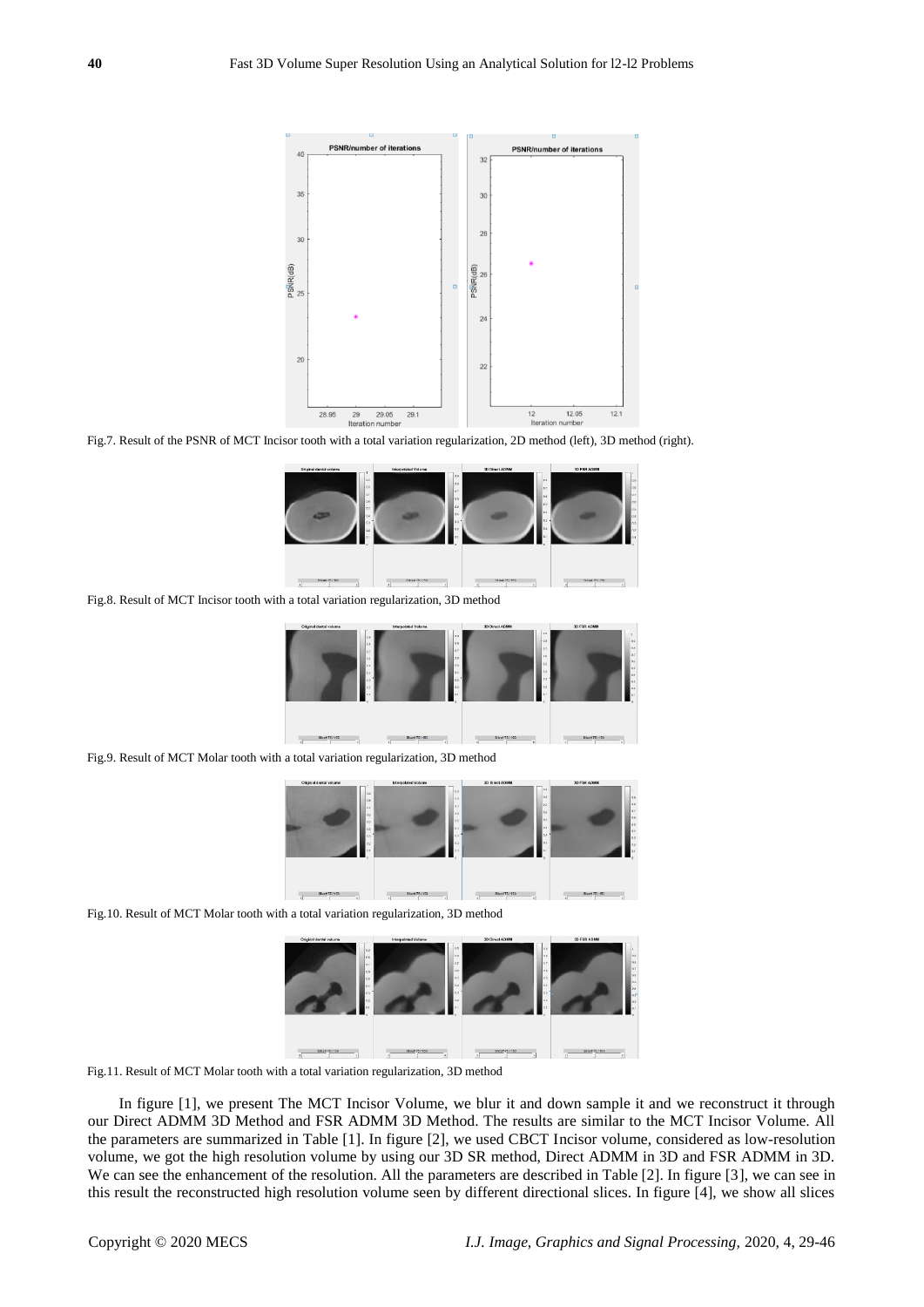## **6. Conclusion**

This work presents a 3D super-resolution method based on a linear model that is formed by a blurring operator and a decimation operator, both having some properties in Fourier leading to an acceleration of the computational time of the algorithm. We have successfully applied this method to a dental medical volume, in order to enhance the resolution of CBCT dental volumes, which helps to detect the root canal anatomy, containing the full information of the health of the tooth. In this method, we use total variation regularization to smoothe the solution. In future research, we could apply another type of regularization such as wavelets. We could also modify the modelization of the problem or work with blind approaches in order to estimate the point spread function in our further research.

#### **Appendix**

#### **Property Of The Decimation Matrix**

In this subsection, we present the proofs of the properties of the decimation matrix in 1D, 2D and 3D cases. Reminder: The mask  $S^*S$  is a mask of size  $N_h \times N_h$  having ones at the sampled positions and zeros elsewhere. In Superfast joint demosaicing and super-resolution, Glazitov et al [22] present an explicit form of the decimation matrix *S* .

*Proof 2*: An operator that downsamples a vector of size n by a factor d is written as:

$$
D_d = I_{n/d} \otimes e_{1,d}^T \tag{42}
$$

where  $e_{1}^{\prime}$ *T*  $e_{1,d}^{\prime}$  is the first line of the identity matrix  $I_d$ .

In 1D,

$$
S = \left(I_{\eta_d'} \otimes e_{1,d}^T\right) \tag{43}
$$

$$
S^* = \left(I_{n/}\right)^* \otimes \left(e_{1,d}^T\right)^* \tag{44}
$$

$$
S^*S = \left[ \left( I_{\eta'_d} \right)^* \otimes \left( e_{1,d}^T \right)^* \right] \left[ \left( I_{\eta'_d} \otimes e_{1,d}^T \right) \right]
$$
  
\n
$$
= \left[ I_{\eta/d}^* \times I_{\eta'_d} \right] \otimes \left[ e_{1,d} \times e_{1,d}^T \right]
$$
  
\n
$$
= I_{\eta'_d} \otimes \begin{bmatrix} 1 & 0 & \cdots & 0 \\ 0 & 0 & \cdots & 0 \\ \vdots & \vdots & \ddots & \vdots \\ 0 & 0 & \cdots & 0 \end{bmatrix}
$$
  
\n(45)

The proof in 1D is explained in [23]. We get,

$$
FS^*SF^{Inv} = F^{Inv}S^*SF = \frac{1}{d}(J_d \otimes I_{n_1})
$$
\n(46)

*Proof 3*: The 2D downsampling by a *d* factor becomes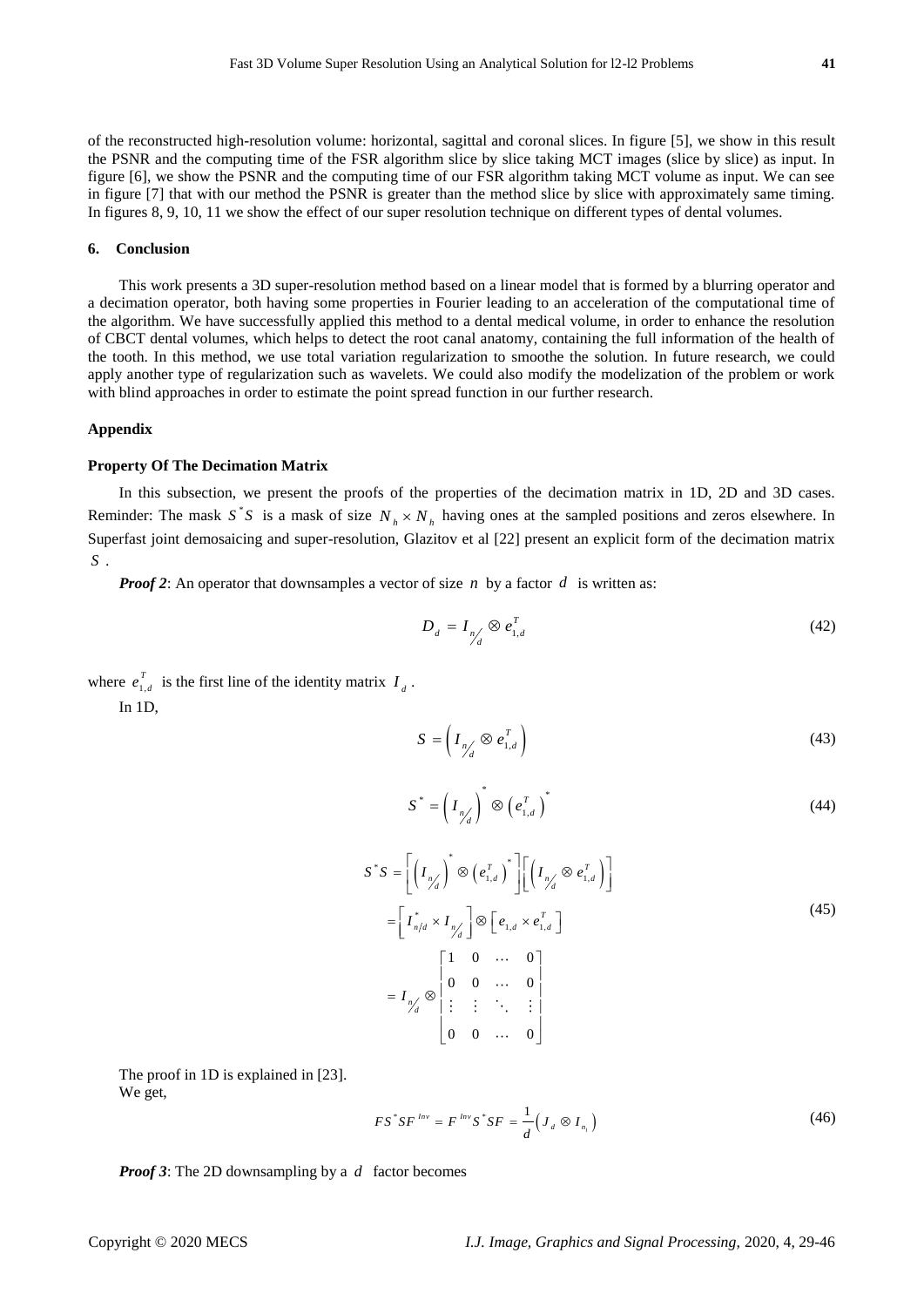$$
D_{d,d} = D_d \otimes D_d = I_{\gamma_d'} \otimes e_{1,d}^T \otimes I_{\gamma_d'} \otimes e_{1,d}^T
$$
 (47)

$$
S = \left(I_{\gamma_d'} \otimes e_{1,d}^T\right) \otimes \left(I_{\gamma_d'} \otimes e_{1,d}^T\right)
$$
\n(48)

$$
S^* = \left[ \left( I_{\gamma'_d} \otimes e_{1,d}^T \right) \otimes \left( I_{\gamma'_d} \otimes e_{1,d}^T \right) \right]^*
$$
  
\n
$$
= \left[ \left( I_{\gamma'_d} \otimes e_{1,d}^T \right) \right]^* \otimes \left[ \left( I_{\gamma'_d} \otimes e_{1,d}^T \right) \right]^*
$$
  
\n
$$
= \left[ \left( I_{\gamma'_d} \otimes e_{1,d}^T \right) \right] \otimes \left[ \left( I_{\gamma'_d} \otimes e_{1,d}^T \right) \right]
$$
  
\n(49)

$$
S^*S = \left[ \left( I_{\gamma_d} \otimes e_{1,d} \right) \otimes \left( I_{\gamma_d} \otimes e_{1,d} \right) \right] \left[ \left( I_{\gamma_d} \otimes e_{1,d}^T \right) \otimes \left( I_{\gamma_d} \otimes e_{1,d}^T \right) \right]
$$
\n
$$
= \left[ \left( I_{\gamma_d} \otimes e_{1,d} \right) \times \left( I_{\gamma_d} \otimes e_{1,d}^T \right) \right] \left[ \left( I_{\gamma_d} \otimes e_{1,d} \right) \times \left( I_{\gamma_d} \otimes e_{1,d}^T \right) \right]
$$
\n
$$
= \left[ \left( I_{\gamma_d} \otimes I_{\gamma_d} \right) \otimes \left( e_{1,d} \times e_{1,d}^T \right) \right] \otimes \left[ \left( I_{\gamma_d} \otimes I_{\gamma_d} \right) \otimes \left( e_{1,d} \times e_{1,d}^T \right) \right]
$$
\n
$$
= \left[ E_1 + E_{1+d} + \dots + E_{1+\left(\frac{n_d-1}{d}\right)d} \right] \otimes \left[ E_1 + E_{1+d} + \dots + E_{1+\left(\frac{n_d-1}{d}\right)d} \right]
$$
\n
$$
(50)
$$

$$
F^{\text{Inv}}(E_i \otimes E_i) F = (E_i F)^{\text{Inv}} \otimes (E_i F)
$$
  
= 
$$
((E_i F)^{\text{Inv}} E_i F) \otimes (F^{\text{Inv}} E_i F)
$$
  
= 
$$
(F^{\text{Inv}} E_i F) \otimes (F^{\text{Inv}} E_i F)
$$
  
= 
$$
\left(\frac{1}{d} (J_d \otimes I_{n_i})\right) \otimes \left(\frac{1}{d} (J_d \otimes I_{n_i})\right)
$$
 (51)

So,

$$
FS^* SF^{Inv} = F^{Inv} S^* SF = \frac{1}{d^2} \Big( J_d \otimes I_{n_l} \Big) \otimes \Big( J_d \otimes I_{n_l} \Big)
$$
 (52)

And our contribution is that we extend this property to 3D. The 3D downsampling by a *d* factor becomes

$$
D_{d,d,d} = D_d \otimes D_d \otimes D_d
$$
  
=  $I_{n/d} \otimes e_{1,d}^T \otimes I_{n/d} \otimes e_{1,d}^T$   

$$
\otimes I_{n/d} \otimes e_{1,d}^T
$$
 (53)

We justify the property of the decimation matrix in 3D:

$$
F \underline{S} F^{Inv} = \frac{1}{d^3} \Big( J_d \otimes I_{o_i} \Big) \otimes \Big( J_d \otimes I_{n_i} \Big) \otimes \Big( J_d \otimes I_{m_i} \Big) \tag{54}
$$

*Proof 4*: We consider the size of our volume:  $m \times n \times o$  and  $m = m_1 \times d$ ,  $n = n_1 \times d$ , and,  $o = o_1 \times d$ .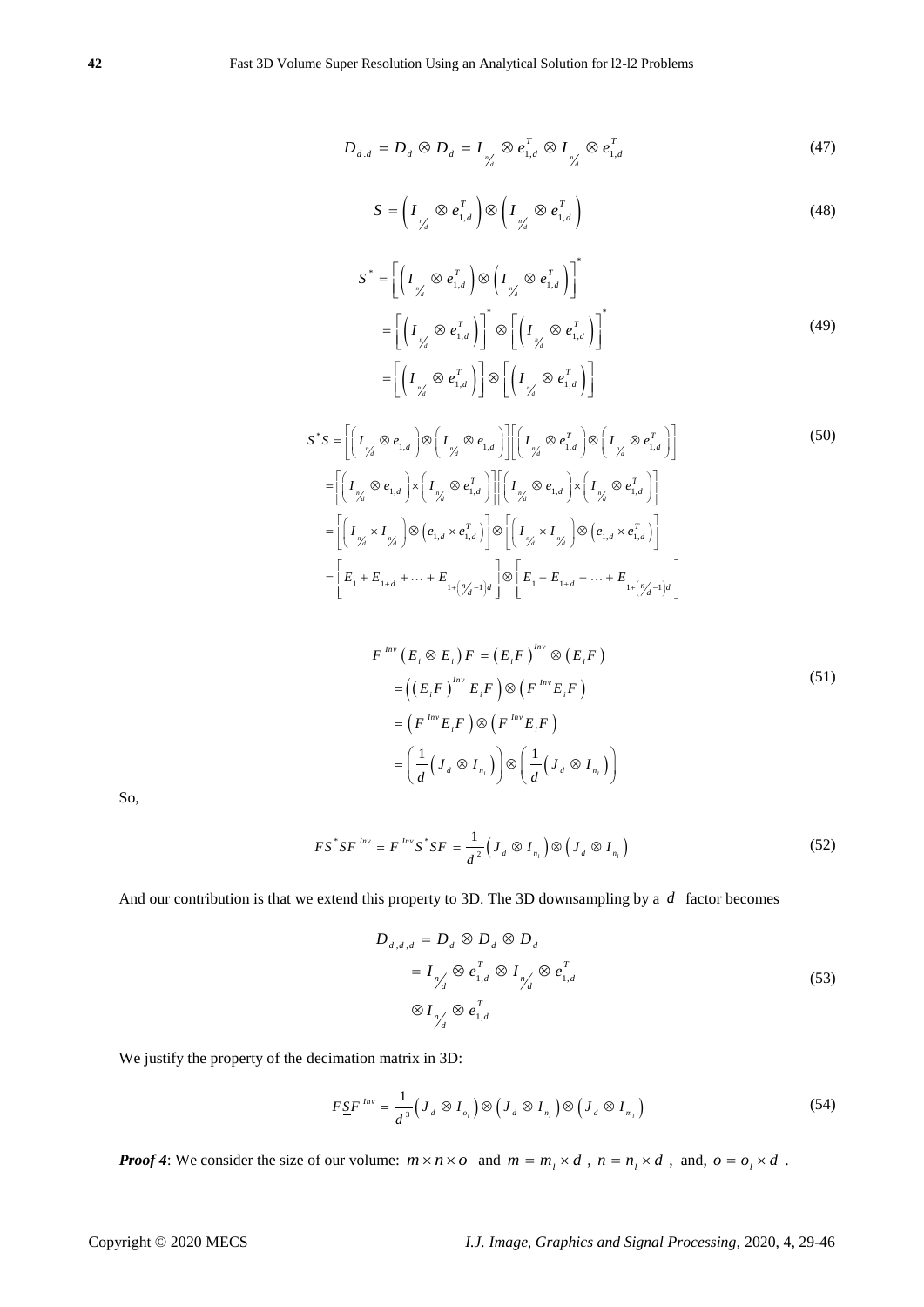$$
S = D_{d,d,d} = D_d \otimes D_d \otimes D_d
$$
  
\n
$$
= I_{m/d} \otimes e_{1,d}^T \otimes I_{n/d} \otimes e_{1,d}^T \otimes I_{o/d} \otimes e_{1,d}^T
$$
  
\n
$$
= I_{m_l} \otimes e_{1,d}^T \otimes I_{n_l} \otimes e_{1,d}^T \otimes I_{o_l} \otimes e_{1,d}^T
$$
  
\n
$$
= \left(I_{m/d} \otimes e_{1,d}^T\right) \otimes \left(I_{n/d} \otimes e_{1,d}^T\right) \otimes \left(I_{o/d} \otimes e_{1,d}^T\right)
$$
  
\n(55)

$$
S^* = \left[ \left( I_{m'_d} \otimes e_{1,d}^T \right) \otimes \left( I_{n'_d} \otimes e_{1,d}^T \right) \otimes \left( I_{n'_d} \otimes e_{1,d}^T \right) \right]^*
$$
  
\n
$$
= \left[ \left( I_{m'_d} \otimes e_{1,d}^T \right) \right]^* \otimes \left[ \left( I_{n'_d} \otimes e_{1,d}^T \right) \right]^* \otimes \left[ \left( I_{n'_d} \otimes e_{1,d}^T \right) \right]^*
$$
  
\n
$$
= \left[ \left( I_{m'_d} \otimes e_{1,d} \right) \right] \otimes \left[ \left( I_{n'_d} \otimes e_{1,d} \right) \right] \otimes \left[ \left( I_{n'_d} \otimes e_{1,d} \right) \right]
$$
  
\n(56)

$$
S^*S = \left[ \left( I_{m'_d} \otimes e_{1,d} \right) \otimes \left( I_{n'_d} \otimes e_{1,d} \right) \otimes \left( I_{o'_d} \otimes e_{1,d} \right) \right]
$$
  
\n
$$
\left[ \left( I_{m'_d} \otimes e_{1,d}^T \right) \otimes \left( I_{n'_d} \otimes e_{1,d}^T \right) \otimes \left( I_{o'_d} \otimes e_{1,d}^T \right) \right]
$$
  
\n
$$
= \left[ \left( I_{m'_d} \otimes e_{1,d} \right) \times \left( I_{m'_d} \otimes e_{1,d}^T \right) \right] \otimes \left[ \left( I_{n'_d} \otimes e_{1,d} \right) \times \left( I_{n'_d} \otimes e_{1,d}^T \right) \right]
$$
  
\n
$$
\otimes \left[ \left( I_{o'_d} \otimes e_{1,d} \right) \times \left( I_{o'_d} \otimes e_{1,d}^T \right) \right]
$$
  
\n
$$
= \left[ \left( I_{m'_d} \times I_{m'_d} \right) \otimes \left( e_{1,d} \times e_{1,d}^T \right) \right] \otimes \left[ \left( I_{n'_d} \times I_{n'_d} \right) \otimes \left( e_{1,d} \times e_{1,d}^T \right) \right]
$$
  
\n
$$
\otimes \left[ \left( I_{o'_d} \times I_{o'_d} \right) \otimes \left( e_{1,d} \times e_{1,d}^T \right) \right]
$$
  
\n
$$
= \left[ E_1 + E_{1+d} + \dots + E_{1 + \left( m'_d - 1 \right)d} \right] \otimes \left[ E_1 + E_{1+d} + \dots + E_{1 + \left( m'_d - 1 \right)d} \right]
$$
  
\n
$$
\otimes \left[ E_1 + E_{1+d} + \dots + E_{1 + \left( o'_d - 1 \right)d} \right]
$$
  
\n(57)

$$
F^{Inv}(E_i \otimes E_i \otimes E_i) F = (E_i F)^{Inv} \otimes ((E_i \otimes E_i) \times F)
$$
  
\n
$$
= ((E_i F)^{Inv} F) \otimes (F^{Inv} E_i \otimes E_i F)
$$
  
\n
$$
= (F^{Inv} E_i F)
$$
  
\n
$$
\otimes \left(\frac{1}{d^2} (J_d \otimes I_{n_i}) \otimes (J_d \otimes I_{n_i})\right)
$$
  
\n
$$
= \left(\frac{1}{d^3}\right)
$$
  
\n
$$
\otimes ((J_d \otimes I_{n_i}) \otimes (J_d \otimes I_{n_i}) \otimes (J_d \otimes I_{n_i}))
$$
  
\n(58)

So,

$$
FS^*SF^{Inv} = F^{Inv}S^*SF
$$
  
= 
$$
\frac{1}{d^3} \Big( \Big( J_d \otimes I_{m_l} \Big) \otimes \Big( J_d \otimes I_{n_l} \Big) \otimes \Big( J_d \otimes I_{o_l} \Big) \Big)
$$
 (59)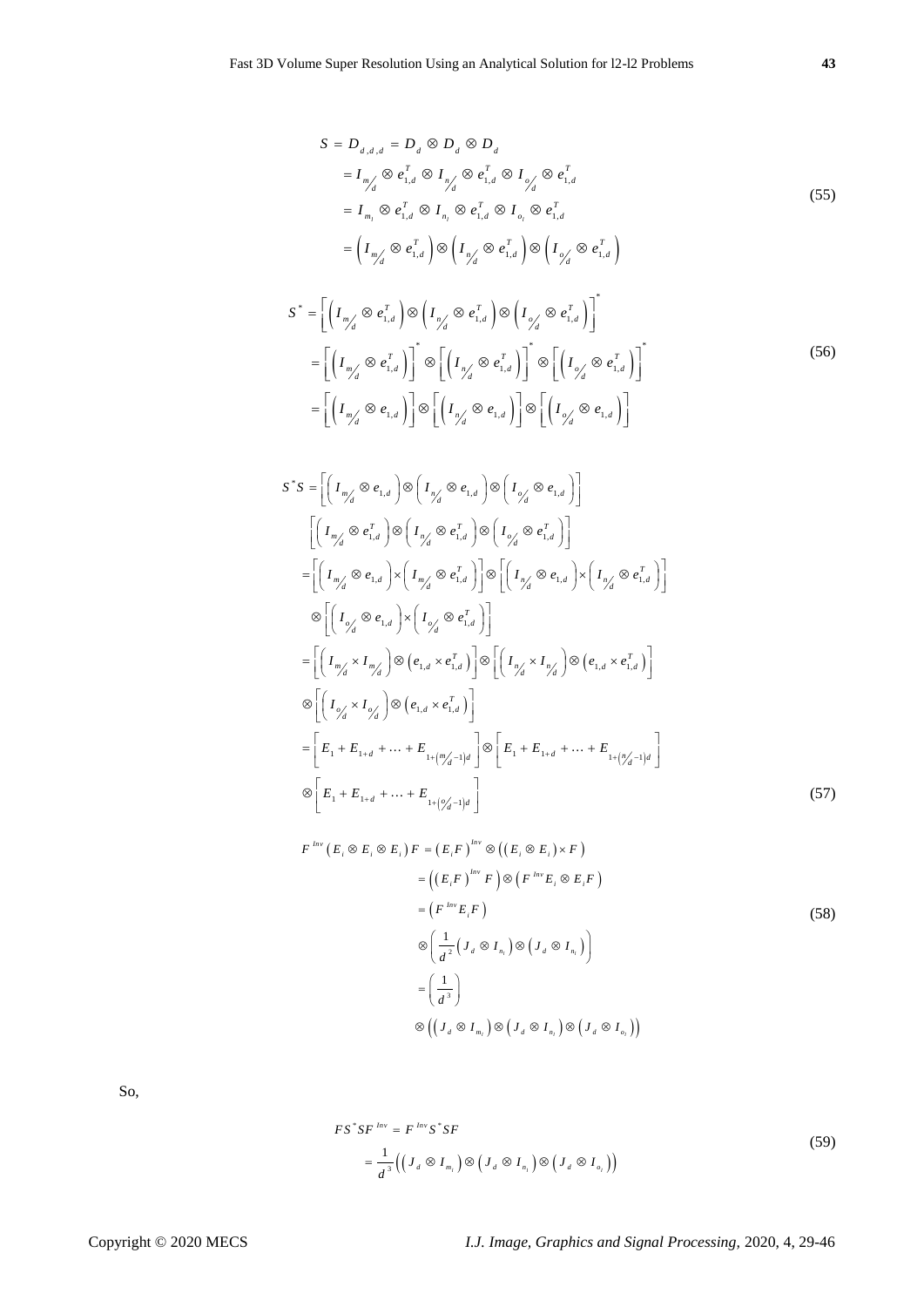#### **Property Of The Blurring Matrix**

*H* from the 3D convolution is circulating per block, diagonalizable in Fourier, Equation (4)

*Proof 5*: In his course about Discrete Fourier Transform, André Eberhard [24], states the following property: The product of two circulating matrices that are associated to a vector is the circulating matrix that is associated to the periodic convolution product of these vectors. In fact, the circulating matrix relative to a filter  $h$  is written:  $C_h$ , so

$$
FC_{h}F^{Inv} = D_{F(h)},
$$
\n(60)

with  $D$  the diagonal and the following properties are verified:

$$
C_h = F^{Inv} D_{F(h)} F \tag{61}
$$

$$
F^{Inv}D_{H}F = C_{F^{Inv}(H)}
$$
\n(62)

In our case:

$$
y = h_{3D} * x = (h_{1D} \times h_{2D}) * x \tag{63}
$$

$$
y = H_{1D} \times H_{2D} \times x = M \times x \tag{64}
$$

We want to prove that  $M$  is circulating per block:

$$
M = C_{h_{1D}} C_{h_{2D}} \tag{65}
$$

$$
F M F^{Inv} = F C_{h_{1D}} F^{Inv} F C_{h_{2D}} F^{Inv}
$$
  
=  $D_{H_{1D}} D_{H_{2D}} = D_{H_{1D} \times H_{2D}}$  (66)

$$
M = F^{Inv} D_{H_{1D} \times H_{2D}} F
$$
  
=  $C_{F^{Inv}(H_{1D} \times H_{2D})}$   
=  $C_{F^{Inv}(H_{1D}) \times F^{Inv}(H_{2D})}$   
=  $C_{h_{1D} \times h_{2D}}$  (67)

because the Fourier transform of the periodic convolution product of two vectors is the product of the Fourier Transform of both of the vectors.

#### **Acknowledgment**

This paper is fully supported by the AUF Lebanon.

## **References**

- [1] Zhao, N., Wei, Q., Basarab, A., Dobigeon, N., Kouamé, D., Tourneret J.-Y., Fast, J.-Y., Member, Student, Member, Senior, 2016. *Fast Single Image Super-Resolution Using a New Analytical Solution for l2–l2 Problems*. IEEE Trans. Image Process. 25, 3683–3697. https://doi.org/10.1109/TIP.2016.2567075ï
- [2] Sfeir, R., Michetti, J., Chebaro, B., Diemer, F., Basarab, A., Kouame, D., 2018. *Dental root canal segmentation from superresolved 3D cone beam computed tomography data*, in: 2017 IEEE Nuclear Science Symposium and Medical Imaging Conference, NSS/MIC 2017 – Conference Proceedings. pp. 1–2. https://doi.org/10.1109/NSSMIC.2017.8533054
- [3] Yang, J., Huang, T., 2010. *Image super-resolution: Historical overview and future challenges*.
- [4] Tai, Y.W., Liu, S., Brown, M.S., Lin, S., 2010. *Super resolution using edge prior and single image detail synthesis*, in: Proceedings of the IEEE Computer Society Conference on Computer Vision and Pattern Recognition. https://doi.org/10.1109/CVPR.2010.5539933
- [5] Blu, T., Blu, T., Unser, M., 2000. *Image Interpolation and Resampling.* Handb. Med. IMAGING, Process. Anal. 393–420.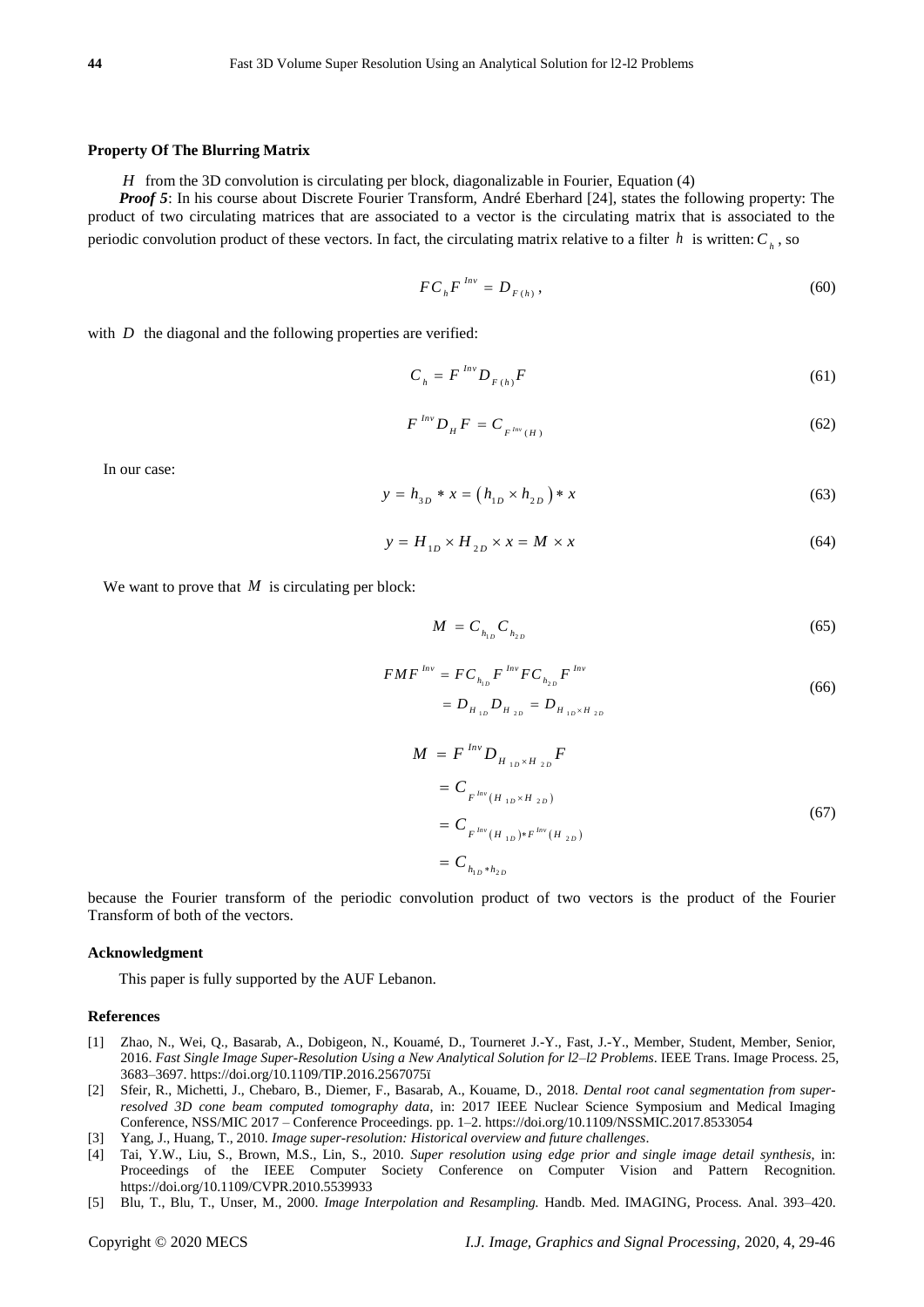- [6] Zhang, X., Wu, X., 2008. *Image interpolation by adaptive 2-D autoregressive modeling and soft-decision estimation*. IEEE Trans. Image Process. https://doi.org/10.1109/TIP.2008.924279
- [7] Mallat, S., Yu, G., 2010. *Super-resolution with sparse mixing estimators.* IEEE Trans. Image Process. https://doi.org/10.1109/TIP.2010.2049927
- [8] Freeman, W.T., Pasztor, E.C., Carmichael, O.T., 2000. *Learning low-level vision*. Int. J. Comput. Vis. https://doi.org/10.1023/A:1026501619075
- [9] Zeyde, R., Elad, M., Protter, M., 2012. *On single image scale-up using sparse-representations*, in: Lecture Notes in Computer Science (Including Subseries Lecture Notes in Artificial Intelligence and Lecture Notes in Bioinformatics).
- [10] Dong, C., Loy, C.C., He, K., Tang, X., 2014. *Learning a deep convolutional network for image super-resolution*, in: Lecture Notes in Computer Science (Including Subseries Lecture Notes in Artificial Intelligence and Lecture Notes in Bioinformatics).
- [11] Yang, C.-Y., Ma, C., Yang, M.-H., 2014. *Single-Image Super-Resolution: A Benchmark*. Lect. Notes Comput. Sci. (including Subser. Lect. Notes Artif. Intell. Lect. Notes Bioinformatics).
- [12] Ng, M.K., Weiss, P., Yuan, X., 2010. *Solving Constrained Total-variation Image Restoration and Reconstruction Problems via Alternating Direction Methods.* SIAM J. Sci. Comput.
- [13] Sun, J., Xu, Z., Shum, H.-Y., 2008. Image Super-Resolution using Gradient Profile Prior. 26th IEEE Conf. Comput. Vis. Pattern Recognition, CVPR.
- [14] Sun, J., Xu, Z., Shum, H.Y., 2011. *Gradient profile prior and its applications in image super-resolution and enhancement.*  IEEE Trans. Image Process.
- [15] Beck, A., Teboulle, M., 2009. *A fast iterative shrinkage-thresholding algorithm for linear inverse problems*. SIAM J. Imaging Sci. 2, 183–202.
- [16] Mart n, G., On, J.B.-D., 2015. Hyperspectral compressive acquisition in the spatial domain via blind factorization. ieeexplore.ieee.org 7th Worksh.
- [17] Morin, R., Basarab, A., Kouamé, D., 2012. Alternating Direction Method of Multipliers Framework for Super-Resolution in Ultrasound Imaging. Proc. - Int. Symp. Biomed. Imaging. https://doi.org/10.1109/ISBI.2012.6235880
- [18] Marquina, A., Osher, S., Osher, S.J., 2008. *Image Super-Resolution by TV-Regularization and Bregman Iteration Signal and Image Processing : applications to Laser interferometry and Magnetic resonance spectroscopy View project Non-local Retinex*  View project Image Super-Resolution by TV-Regularization. J. Sci. Comput. 37, 367–382. https://doi.org/10.1007/s10915-008- 9214-8
- [19] Shi, F., Cheng, J., Wang, L. P.Y.-I. transactions on, 2015, U., 2015. *LRTV: MR image super-resolution with low-rank and total variation regularizations*. ieeexplore.ieee.org.
- [20] Elad, M., Processing, A.F.-I. transactions on image, 1997, U., 1997. *Restoration of a single superresolution image from several blurred, noisy, and undersampled measured images*. webee.technion.ac.il.
- [21] Farsiu, S., Robinson, D., Elad, M., Milanfar, P., 2004. *Advances and Challenges in Super-Resolution*. Int J Imaging Syst Technol 14, 47–57. https://doi.org/10.1002/ima.20007
- [22] Glazistov, I., Petrova, X., 2018. *Superfast joint demosaicing and super-resolution*. Electron. Imaging. https://doi.org/10.2352/issn.2470-1173.2018.15.coimg-272
- [23] Wei, Q., Dobigeon, N., Tourneret, J.Y., 2015. *Fast Fusion of Multi-Band Images Based on Solving a Sylvester Equation*. IEEE Trans. Image Process. https://doi.org/10.1109/TIP.2015.2458572
- [24] Eberhard, A., 2012. *Transformée de Fourier Discrète Course*, Vol. 87, 2004.

## **Authors' Profiles**



**Rose Sfeir**, female. She received the B.Sc. degree in pure mathematics from Lebanese University, Lebanon, in 2009, and the M.Sc. degree in probability and statistics from The University of Provence, Aix-Marseille 1, France in 2011. She is currently pursuing the Ph.D. degree. Her research interests include medical imaging and inverse problems of image processing.

**Bilal Chebaro,** male, is a Professor at the Lebanese University. PhD, Applied Math,Lebanese University, Beirut, Faculty of Science I-Dept. of Computer Science and Statistics.



**Charbel Julien,** male. He received his Ph.D. degree in Computer Science in 2008 from Lumière Lyon 2's University, France. He is an associate professor, lecturer at the Lebanese University, Fanar, Computer Science and Statistics Department. His research interests are in machine learning and image processing.